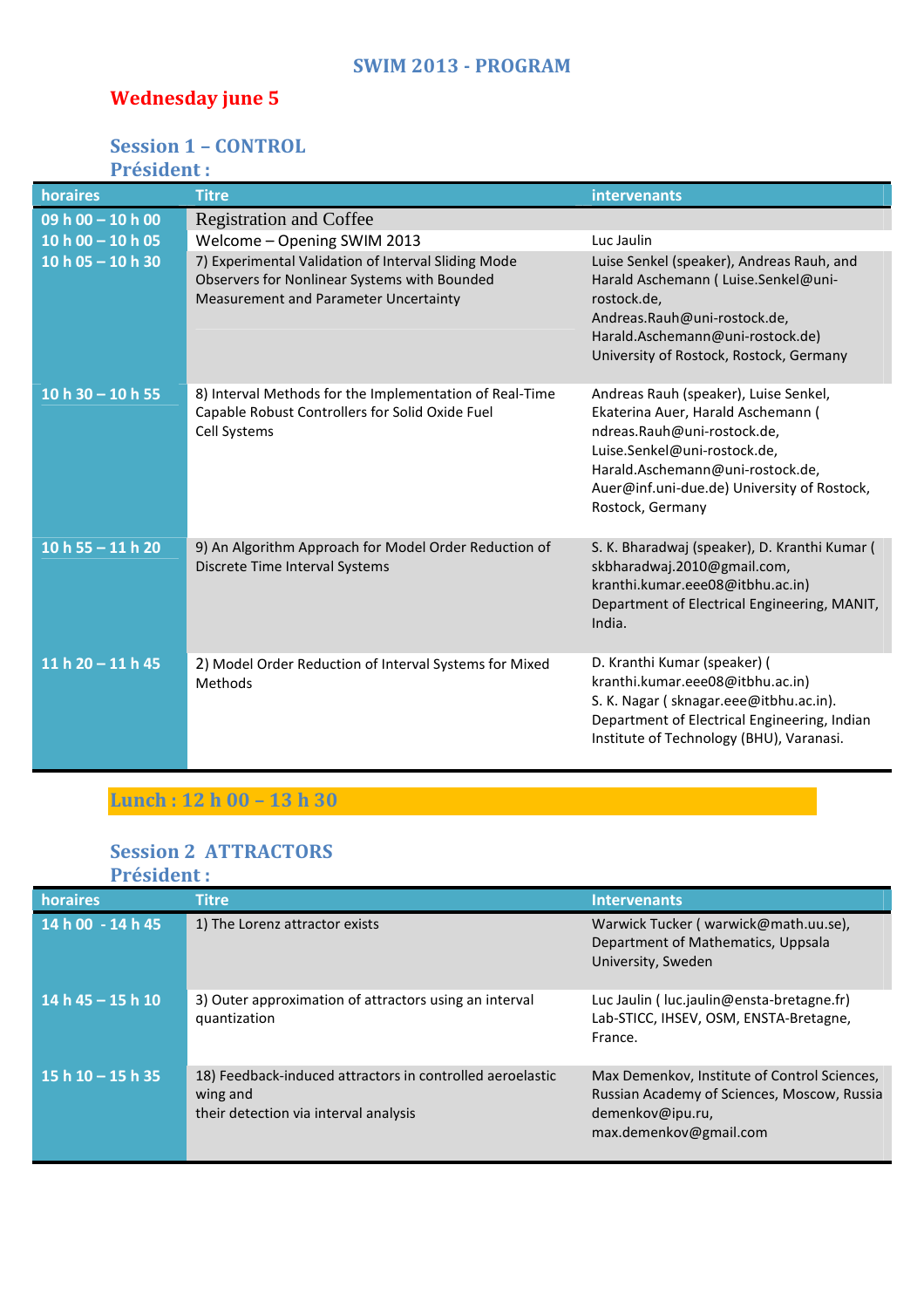## **Session 3 – IMPLEMENTATION**

**Président :** 

| horaires            | <u>Titre</u>                                                                                                                           | <b>Intervenants</b>                                                                                                                                               |
|---------------------|----------------------------------------------------------------------------------------------------------------------------------------|-------------------------------------------------------------------------------------------------------------------------------------------------------------------|
| $16 h 05 - 16 h 30$ | 17) Numerical reproducibility in HPC: issues in interval<br>arithmetic                                                                 | Nathalie Revol, Philippe Théveny,<br>INRIA, AriC team, LIP, ENS de Lyon, France<br>Nathalie.Revol@ens-lyon.fr,<br>Philippe.Theveny@ens-lyon.fr                    |
| $16h30 - 16h55$     | 26) On Implementing the C++ Interval Library libieeep1788                                                                              | Marco Nehmeier, Institute of Computer<br>Science, University of Wurzburg, Germany<br>nehmeier@informatik.uni-wuerzburg.de                                         |
| 16 h 55 $-$ 17 h 20 | 25) Current developments in the nonlinear solver SONIC                                                                                 | Elke Just (just@math.uni-wuppertal.de)<br>Applied Computer Science Group,<br>University of Wuppertal, Germany                                                     |
| 17 h $20 - 17$ h 45 | 27) IaTestGen, a unit test generator written in Java for<br>implementations of the upcoming<br>IEEE P1788 interval arithmetic standard | M.Jedich, M.Nehmeier, A.Dallmann, J. Wol<br>von Gudenberg<br>Institute of Computer Science, University of<br>Wurzburg, Germany<br>wol@informatik.uni-wuerzburg.de |

# **Thursday june 6**

### **Session 4 – LINEAR PROBLEMS**

|  | <b>Président :</b> |  |  |  |
|--|--------------------|--|--|--|
|  |                    |  |  |  |

| horaires                       | <b>Titre</b>                                                                                                            | <b>Intervenants</b>                                                                                                                                                                                                          |
|--------------------------------|-------------------------------------------------------------------------------------------------------------------------|------------------------------------------------------------------------------------------------------------------------------------------------------------------------------------------------------------------------------|
| 09 h $00 - 09$ h 25            | 22) System Inversion and Actuator Fault Detection and<br>Isolation for Linear Systems: Application to a Nuclear Reactor | Fatma Sallem, Boutaib Dahhou, LAAS-CNRS,<br>France.<br>Zetao Li, University of Guizhou, China<br>Anas Kamoun, University of Sfax, Tunisia.<br>fsallem@laas.fr, anas.kamoun@enis.rnu.tn,<br>dahhou@laas.fr, gzgylzt@yahoo.com |
| $\overline{09}$ h 25 - 09 h 50 | 23) Subsquares Approach - Simple but Efficient Scheme for<br>Solving OILS                                               | Jaroslav Horacek and Milan Hladik<br>(horacek@kam.mff.cuni.cz,<br>hladik@kam.mff.cuni.cz)                                                                                                                                    |
| $\overline{09h}$ 50 - 10 h 15  | 10) Polyhedral relaxations for constraint satisfaction<br>problems                                                      | Milan Hladik (milan hladik@centrum.cz)                                                                                                                                                                                       |

# **Coffee break : 10 h 15 – 10 h 45**

### **Session 5 – QUANTIFIED PROBLEMS**

#### **Président :**

| horaires            | <b>Titre</b>                                                                                         | <b>Intervenants</b>                                                                                                |
|---------------------|------------------------------------------------------------------------------------------------------|--------------------------------------------------------------------------------------------------------------------|
| 10 h 45 - 11 h 10   | 14) Efficient Solution of a Class of Universally Quantified<br>Constraints                           | Stefan Ratschan (stefan.ratschan@cs.cas.cz)<br>Institute of Computer Science · Academy of<br>Sciences of the Czech |
| 11 h $10 - 11$ h 35 | 19) A branch and prune algorithm for the computation of<br>generalized<br>aspects of parallel robots | S. Caro, D. Chablat, A. Goldsztejn, D. Ishii, C.<br>Jermann<br>Université de Nantes, LINA, France                  |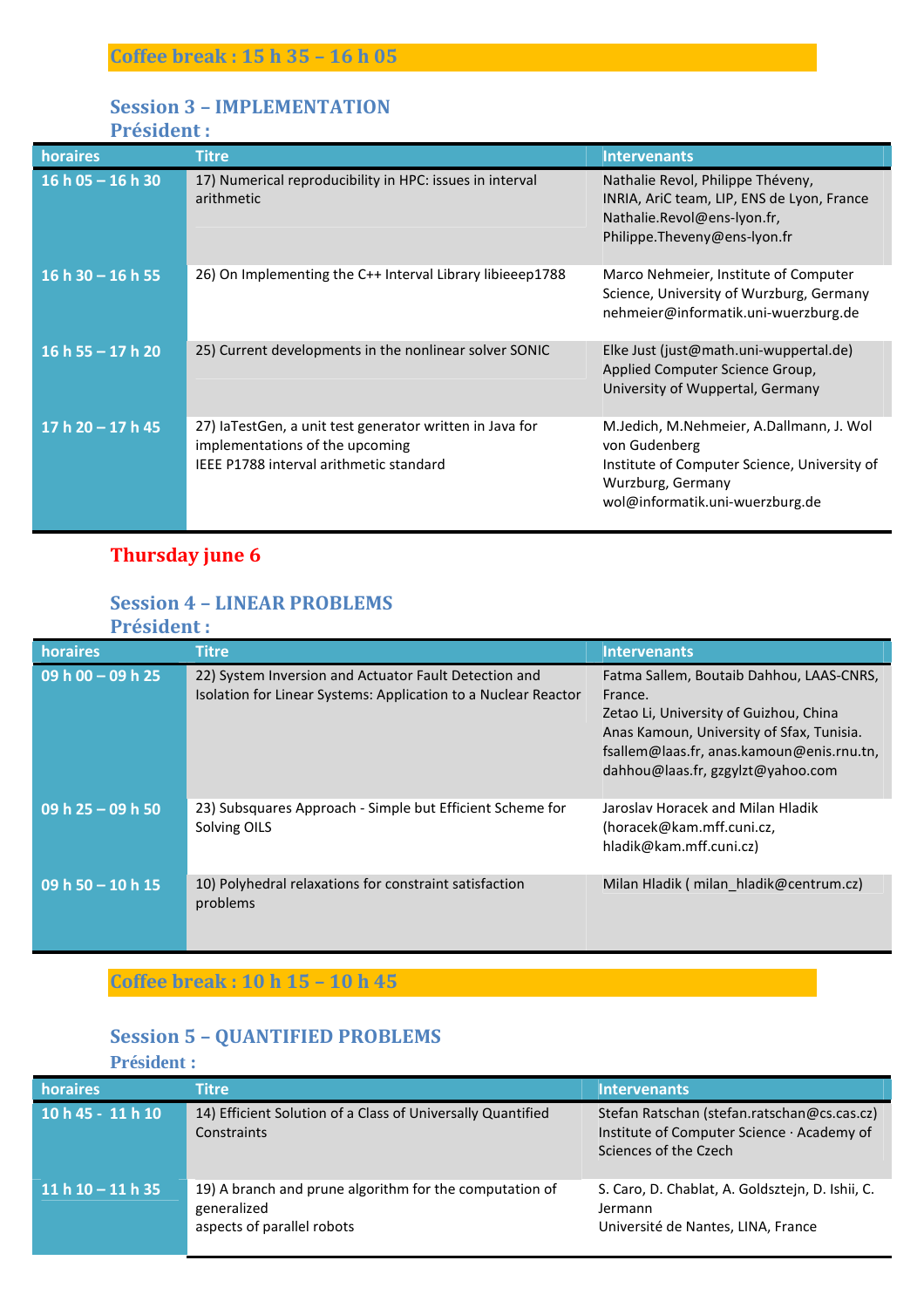**11 h 35 – 12 h 00**  $\blacksquare$  4) Improving Newton Existence Test Clément Aubry ( clement.aubry@ecolenavale.fr) IRENav, Ecole Navale, Brest, France.

## **Lunch : 12 h 15 – 13 h 30**

#### **Session 6 - OPTIMIZATION**

**Président :** 

| horaires            | <b>Titre</b>                                                                                                                                | <b>Intervenants</b>                                                                                                                          |
|---------------------|---------------------------------------------------------------------------------------------------------------------------------------------|----------------------------------------------------------------------------------------------------------------------------------------------|
| 14 h 00 - 14 h 25   | 15) On Continuation Methods for Non-Linear Multi-Objective<br>Optimization                                                                  | B. Martin, A. Goldsztejn, L. Granvilliers, C.<br>Jermann<br>Université de Nantes, LINA, France                                               |
| 14 h $25 - 14$ h 50 | 13) Interval based dynamic simulation in chemical process<br>design                                                                         | Carlos Perez-Galvan and I. D. L. Bogle (<br>carlos.galvan.12@ucl.ac.uk)<br>Department of Chemical Engineering,<br>University College London. |
| 14 h 50 - 15 h 15   | 5) Linear Relaxations in Global Optimization: Combine and<br>Compare Reformulation Methods, Gradient-based Method<br>and Affine Arithmetic. | Jordan Ninin (jordan.ninin@ensta-<br>bretagne.fr)<br>Lab-STICC, IHSEV, OSM, ENSTA-Bretagne,<br>France.                                       |

**Coffee break : 15 h 15 – 15 h 45** 

#### **Session 7 - LOCALIZATION**

**Président :** 

| horaires            | <b>Titre</b>                                                                                          | <b>Intervenants</b>                                                                                      |
|---------------------|-------------------------------------------------------------------------------------------------------|----------------------------------------------------------------------------------------------------------|
| 15 h 45 - 16 h 10   | 12) Localization confidence domains via set-inversion on<br>short-term trajectory                     | Vincent Drevelle and Philippe Bonnifait.<br>Heudiasyc, Université de Technologie de<br>Compiègne, France |
| $16 h 10 - 16 h 35$ | 29) Cooperative localization of underwater robots with<br>unsynchronized clocks.                      | Aymeric Bethencourt, ENSTA-Bretagne,<br>LABSTICC.<br>aymeric.bethencourt@gmail.com                       |
| $16 h 35 - 17 h 00$ | 16) Phase Based Localization Using Interval Analysis                                                  | Mohamed Saad Ibn Seddik<br>(ms.ibnseddik@live.fr)<br>CGG Veritas - ENSTA-Bretagne.                       |
| $17h00 - 17h25$     | 20) Set-membership simultaneous localization and<br>mapping with the interval contractor library IBEX | G. Chabert.<br>Ecole des mines de Nantes.                                                                |

**Diner at Cercle Naval : 19 h 30**